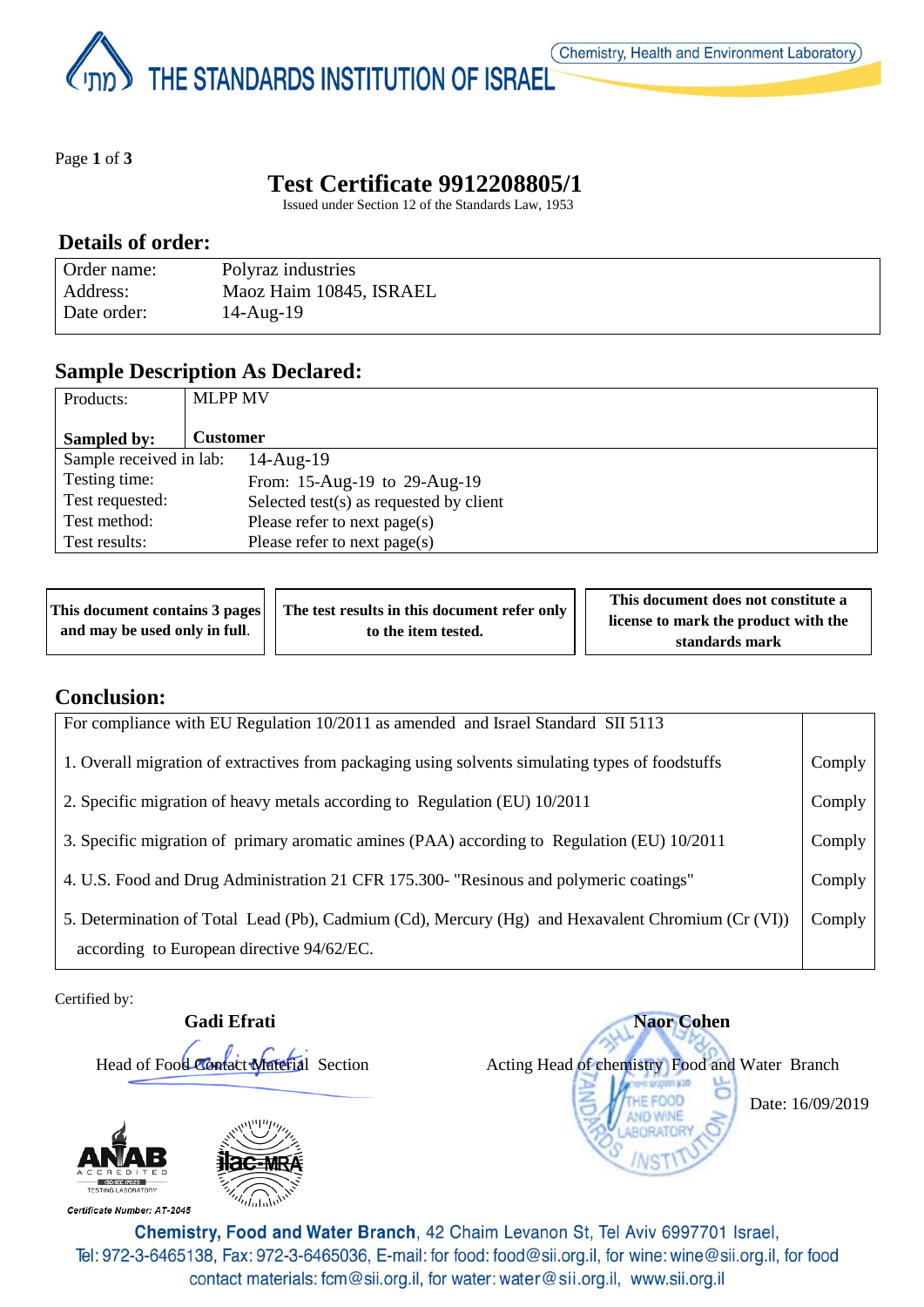THE STANDARDS INSTITUTION OF ISRAEL

Page **2** of **3**

## **Test Certificate No.9912208805/1**

Issued under Section 12 of the Standards Law, 1953

*Description:* MLPP MV Sheet and thermoforming products from it, PP is food contact layer. *Aqueous and alcoholic foodstuffs, acidic, oily, milk products and dry food products for hot fill conditions at a temperature between 70ºC for 2 hours, or heating up to 100ºC for up to 15 minutes and also for prolonged storage at 40ºC and refrigerated storage.*

| 1- Overall Migration Protocol |  |
|-------------------------------|--|
|-------------------------------|--|

Selection of test conditions as specified to Regulation 10/2011 Annex III, V;

Selection of test method: EN 1186-1

| <b>Tested sample</b> | <b>Food Simulants</b>     | <b>Test conditions</b>    | Extractives, mg/sq. dm | Limit, mg/sq. dm |
|----------------------|---------------------------|---------------------------|------------------------|------------------|
| <b>MLPP MV</b>       | $A$ ( <i>Ethanol</i> 10%) | 10 days at $40^{\circ}$ C |                        | 10               |
| <b>MLPP MV</b>       | $B$ (Acetic acid 3%)      | 10 days at $40^{\circ}$ C | 1.0                    | 10               |
| <b>MLPP MV</b>       | $D2$ (Olive oil)          | 10 days at $40^{\circ}$ C |                        | 10               |

| 2-Specific migration of metals according to Regulation (EU) 10/2011<br>Selection of test method: EN 13130-1 and sample preparation in 3 w/w % acetic acid at 40 $\degree$ C for 10 days<br>Method: ICP-AES (inductively argon coupled plasma emission spectroscopy) |                                      |      |           |  |  |  |
|---------------------------------------------------------------------------------------------------------------------------------------------------------------------------------------------------------------------------------------------------------------------|--------------------------------------|------|-----------|--|--|--|
| Soluble metal                                                                                                                                                                                                                                                       | SML, ppm<br>MDL, ppm<br>Results, ppm |      |           |  |  |  |
| <b>Barium</b>                                                                                                                                                                                                                                                       |                                      | 0.1  | 0.1       |  |  |  |
| Cobalt                                                                                                                                                                                                                                                              | 0.05                                 | 0.05 | ND        |  |  |  |
| Copper                                                                                                                                                                                                                                                              |                                      | 0.1  | <b>ND</b> |  |  |  |
| <i>Iron</i>                                                                                                                                                                                                                                                         | 48                                   |      | ND        |  |  |  |
| Lithium                                                                                                                                                                                                                                                             | 0.6                                  | 0.1  | ND        |  |  |  |
| Manganese                                                                                                                                                                                                                                                           | 0.6                                  | 0.1  | <b>ND</b> |  |  |  |
| Zinc                                                                                                                                                                                                                                                                | 25                                   | 0.5  | <b>ND</b> |  |  |  |
| Aluminum                                                                                                                                                                                                                                                            |                                      | 0.1  | ND        |  |  |  |
| Nickel                                                                                                                                                                                                                                                              | 0.02                                 | 0.01 | ND        |  |  |  |
| Note:                                                                                                                                                                                                                                                               |                                      |      |           |  |  |  |

ppm=mg/kg  $(1,000 \text{ ppm}=1,000 \text{ mg/kg}=0.1\%)$ ; SML = Specific Migration Limit;x

ND= Not Detected (<MDL); MDL=Method Detection Limit;

| 3- Specific migration of Primary aromatic amines (PAA)- according to Regulation (EU) 10/2011                           |                |                           |    |      |
|------------------------------------------------------------------------------------------------------------------------|----------------|---------------------------|----|------|
| As specified in Regulation (EU) No. 10/2011 ANNEX III and V. Method: In-house method                                   |                |                           |    |      |
| <b>Food Simulants</b><br><b>Test conditions</b><br><b>Extractives, mg/kg</b><br><b>Tested sample</b><br>Limit, $mg/kg$ |                |                           |    |      |
| <b>MLPP MV</b>                                                                                                         | Acetic acid 3% | 10 days at $40^{\circ}$ C | ND | 0.01 |

| 4- Total Extractives -21 FDA 175.300<br>As specified in U.S Food and Drug Administration 21 FDA 175.300 table 2 condition of use: C |                  |                                 |                                 |                  |
|-------------------------------------------------------------------------------------------------------------------------------------|------------------|---------------------------------|---------------------------------|------------------|
| <b>Tested sample</b>                                                                                                                | <b>Simulants</b> | <b>Test conditions</b>          | Extractives, mg/in <sup>2</sup> | Limit, $mg/in^2$ |
| <b>MLPP MV</b>                                                                                                                      | Distilled water  | Fill boiling cool to 100 deg. F | $\langle 01$                    | 0.5              |
| <b>MLPP MV</b>                                                                                                                      | Heptane          | 15 minutes at 120 deg. $F$      | 0.1                             | 0.5              |
| <b>MLPP MV</b>                                                                                                                      | Ethanol 8%       | 2 hours at 150 deg. $F$         | < 0.1                           | 0.5              |

Chemistry, Food and Water Branch, 42 Chaim Levanon St, Tel Aviv 6997701 Israel, Tel: 972-3-6465138, Fax: 972-3-6465036, E-mail: for food: food@sii.org.il, for wine: wine@sii.org.il, for food contact materials: fcm@sii.org.il, for water: water@sii.org.il, www.sii.org.il